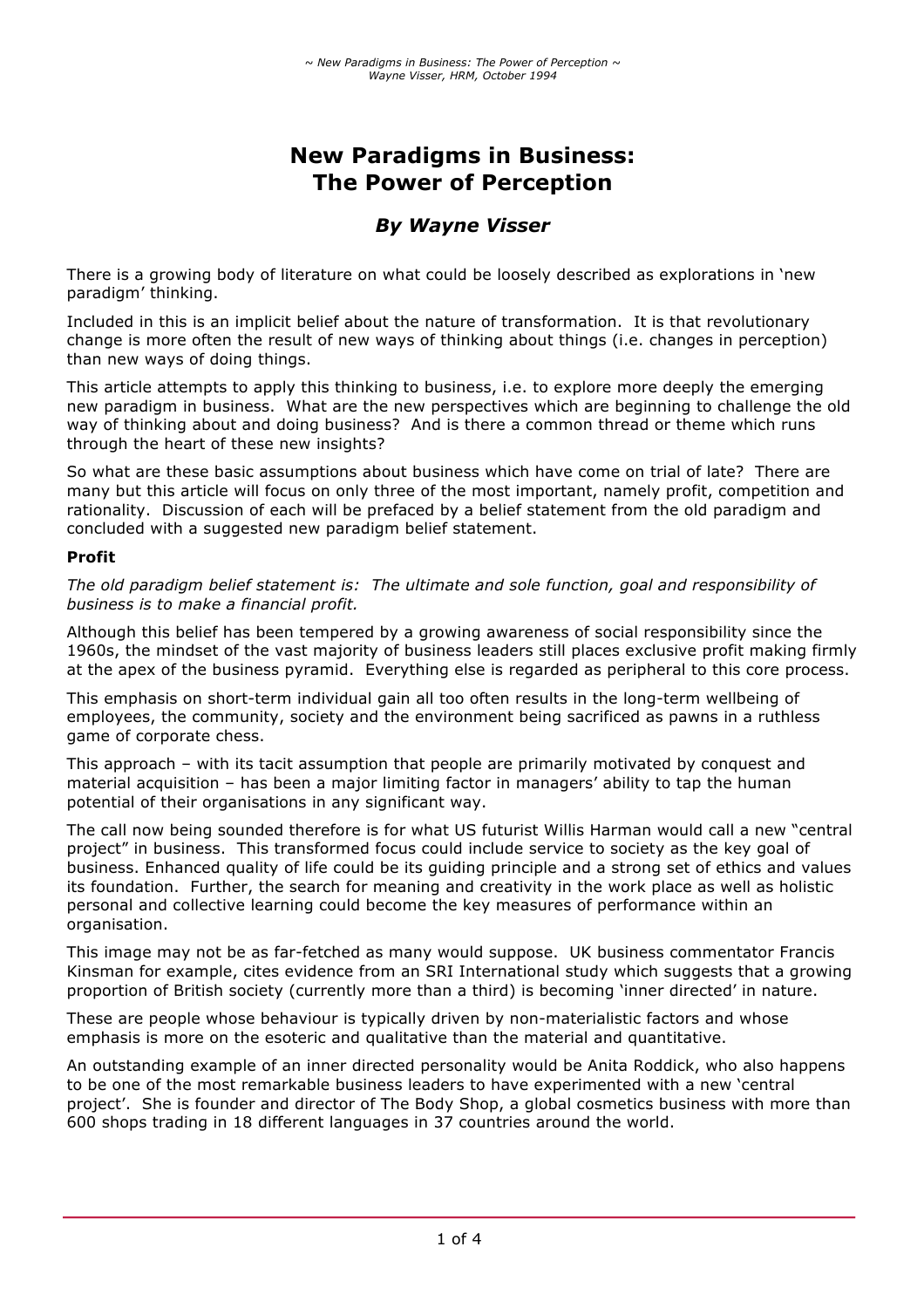As Roddick talks about beliefs and business philosophy it becomes clear that a non-materialistic approach to business does not preclude success. "The status quo says that the business of business is to make profits. We have always challenged that. For us the business of business is to keep the company alive and breathlessly excited, to protect the work force, to be a force for good in our society and then, after all that, to think of the speculators (shareholders)."

So the heart of the message is not that profits be abandoned as a measure of business success, only that they cease to be the ultimate focus and assumed motive.

After all, we need to breathe to live but breathing is not the grand purpose of our existence. Just so, profits need to become the means rather than the end of commercial activity.

*The new paradigm belief statement therefore is: Service to society and the earth is the core purpose, goal and responsibility of business.*

#### **Competition**

*Old paradigm belief statement: Competition is the law of the market and promotes effective and efficient business performance.*

This belief, commonly paraphrased as 'survival of the fittest', has long been upheld as the bastion of modern business. The assumption is that, not only does competition drive people and organisations to perform at their best, but that the collective effect of this competitive behaviour is one that is in the best interest of society at large. Mounting evidence, however, points to this assumption being partial on both counts.

Firstly, extensive work by Alfie Kohn suggests that, both in an educational and a business context, competitive behaviour undermines individual and group performance, whereas cooperation enhances it. Kohn also makes the point that competition in nature is extremely limited and always takes place within the larger context of cooperation.

Similarly, Rosabeth Moss Kanter, Professor of Business Administration at Harvard Business School and respected consultant and author, believes that cooperation, not competition, is becoming the survival imperative in the market place of tomorrow.

She talks about the old adversarial model and the ways in which she sees the new paradigm of cooperation beginning to manifest itself:

"Today the strategic challenge of doing more with less leads companies to look outward as well as inward for solutions to the competitiveness dilemma …. Lean, agile, post-entrepreneurial companies can stretch in three ways. They pool their resources with others, ally to exploit an opportunity or link systems in a partnership. In short, they can become better 'PAL's' with other organisations from venture collaborators to suppliers, service contractors, customers and even unions. The adversarial mode with its paranoid world view centres on images of domination and fear of being dominated. It stands in start contrast to the cooperation mode better suited to the challenge of the global (corporate) Olympics."

This theme of interdependence and connectedness is actually the basis for a powerful alternative theory which can be applied not only to economics but to business as well. Pioneer in this field is MIT's Peter Senge who describes the emerging discipline of 'systems thinking' and its merits as follows:

"Systems thinking is a discipline for seeing wholes. It is a framework for seeing interrelatedness rather than things, for seeing patterns of change rather than static 'snapshots' … And systems thinking is a sensibility - for the subtle interconnectedness that gives living systems their unique character. Today, systems thinking is needed more than ever because we are becoming overwhelmed by complexity …. All around us are examples of 'systemic breakdowns' - problems that have no simple local cause … Systems thinking is a discipline for seeing the 'structures' that underlie complex situations and for discerning high from low leverage change. That is, by seeing wholes we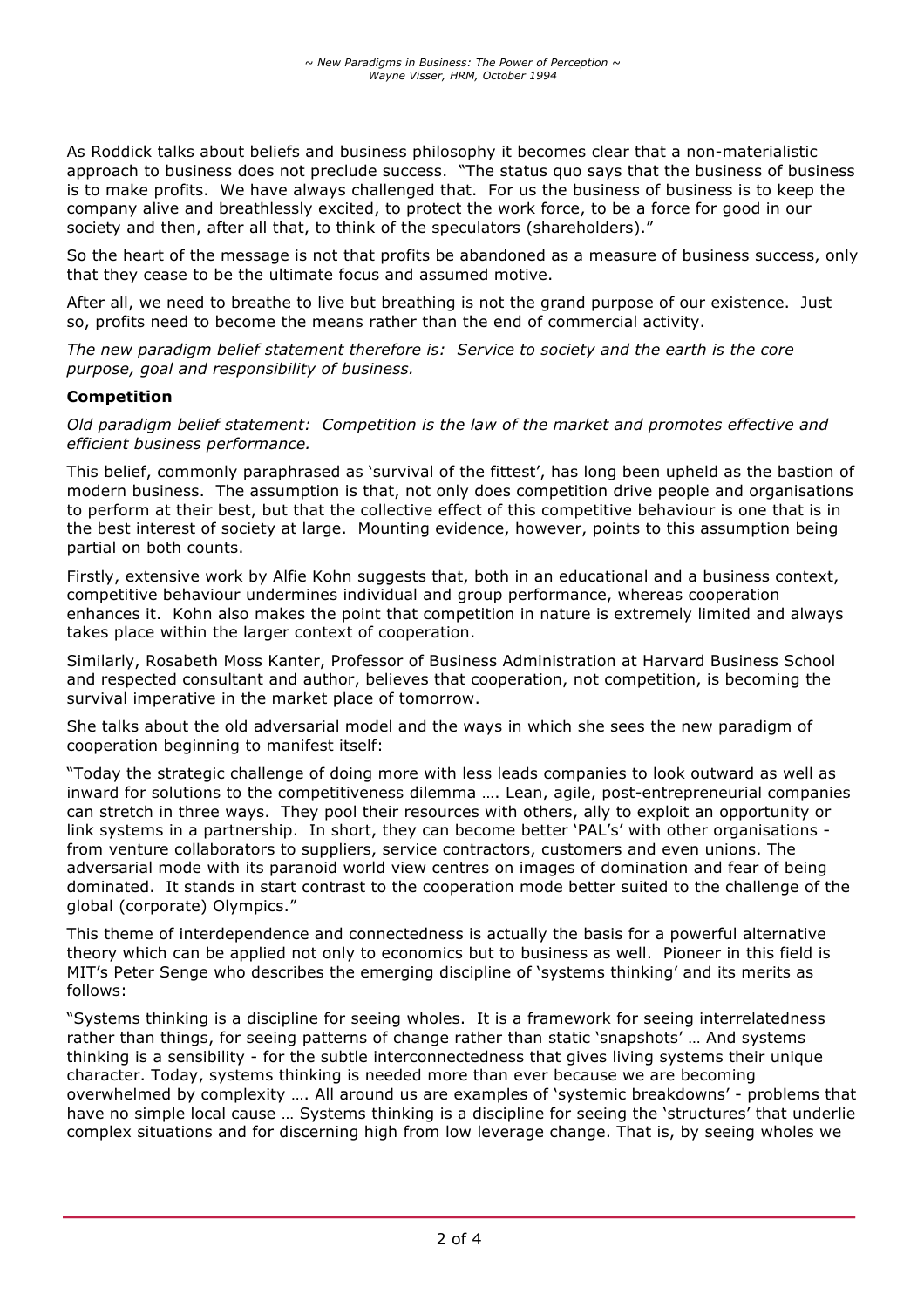learn how to foster health. To do so, systems thinking offers a language that begins by restructuring the way we think."

All of these insights, therefore, seem to point towards a new business paradigm involving greater cooperation. John Dalla Costa who, after first studying for the Catholic priesthood, later went on to become president and chief executive of one of Canada's most successful advertising agencies, describes this as "the model of reciprocity - giving back to nature, to our people and to our society as much as we in business extract from them."

*New business paradigm belief: Cooperation and reciprocity are the guiding principles by which business can create synergies within the greater living system.*

#### **Rationality**

*Old paradigm belief statement: Business is essentially a rational undertaking and should rely exclusively on the faculties of reason and analysis to support all of its processes.*

This belief is a direct 'hangover' from the mechanistic Newtonian era with its assumptions about objectivity and the rigid scientific method of proof.

After all, it was the reductionistic spirit of this period which led Frederick Taylor to his concept of 'scientific management' and Max Weber's to his of 'bureaucratic organisation'.

A critique of these managerial approaches was delivered by the now famed Peters and Waterman duo in In Search of Excellence:

"Professionalism in management is regularly equated with hard-headed rationality … The problem with the rationalist view of organizing people (however) is that people are not very rational. To fit Taylor's old model, or today's organizational charts, man is simple designed wrong (or, of course, vice versa, according to our argument here). In fact, if our understanding of the current state of psychology is even close to correct, man is the ultimate study in conflict and paradox."

The successful performance of split-brain surgery in recent years seems to confirm this view as well as lend some insight. Doctors found that, not only can the two hemispheres of our brain operate independent of one another, but that they also seem to control essentially opposite functions.

While the left-brain is associated with rational and intellectual engagements, the right-brain is oriented more towards intuitive and creative processes.

This theme of duality and balance is one which the ancient Chinese understood well as is represented by their Tai Chi symbol which depicts the opposites within a greater whole. Contained within the circular symbol, the one extreme (yin) represents the feminine, passive, cooperativeand flexible while the other (yang) symbolises the masculine, active, competitive and rigid.

The possible implication of these ideas for business in the new paradigm is that, while in the past left-brain type thinking and actions have been emphasized and rewarded, there is great value to be gained from encouraging the counter balance of a more right-brain orientation.

This may include greater respect for the role of intuition in decision making, a restructuring of the work place to encourage creativity among employees, more emphasis on cooperation as opposed to the competitive attitudes of the past, more flexibility in organisational design and a review of existing patriarchal systems and practices within business.

*New paradigm belief statement: Business is a human institution and should strive to be more holistic, reflecting a balance between symbolically masculine and feminine qualities.*

#### **Conclusion**

This article has described some of the assumptions being questioned and themes emerging on the journey towards a transformed view of business. They are by no means sacred truths cast in stone but rather evolving concepts of an ongoing experiment.